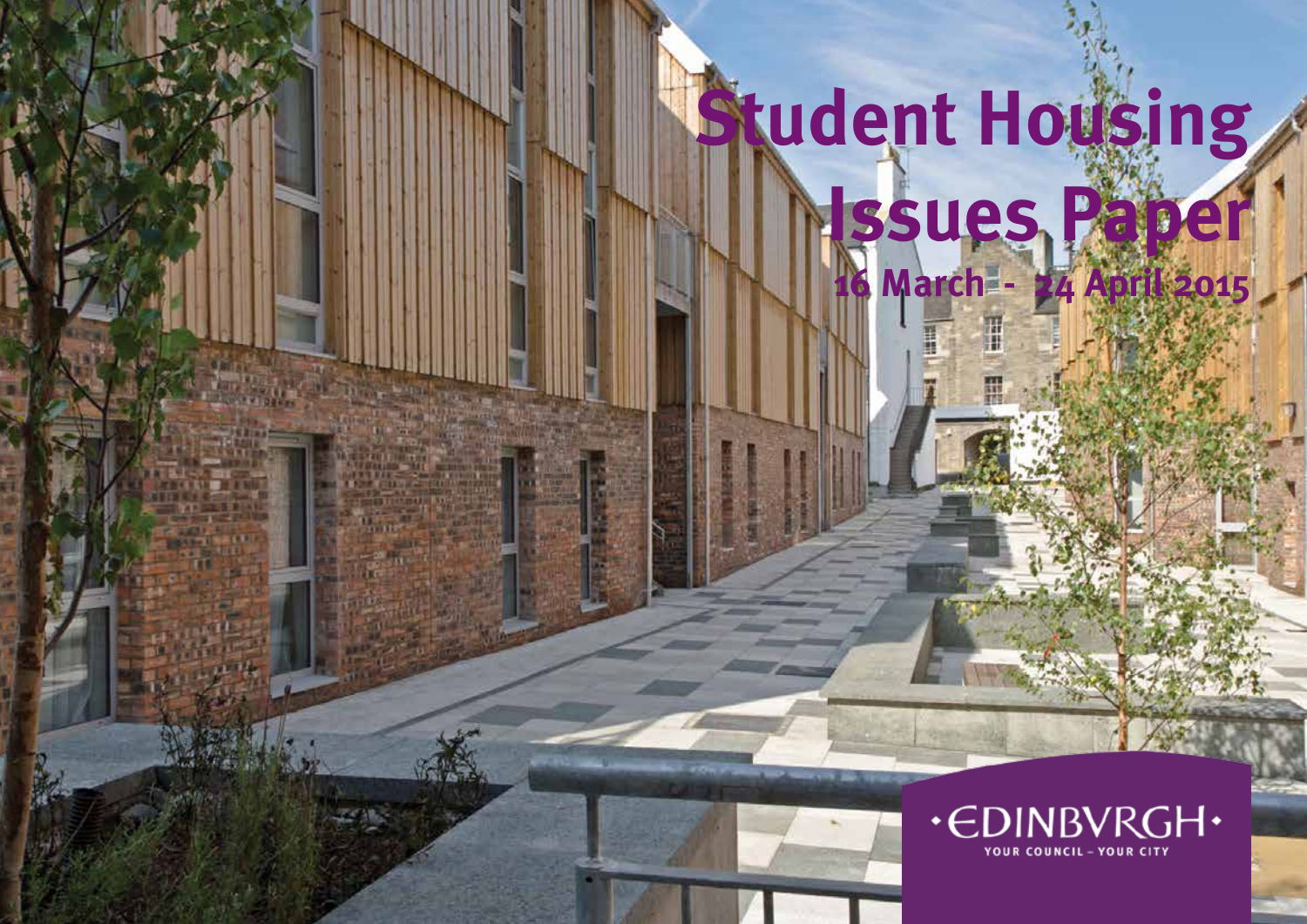## **Contents**

**Page**

| <b>Issues Paper - Student Housing</b> |    |
|---------------------------------------|----|
| Introduction                          | 4  |
| Why we are consulting                 | 4  |
| Growth in further education           | 4  |
| Purpose-built student accommodation   | 4  |
| <b>Student population trends</b>      | 5  |
| Student concentration & distribution  | 7  |
| Impact of students                    | 9  |
| Contact                               | 12 |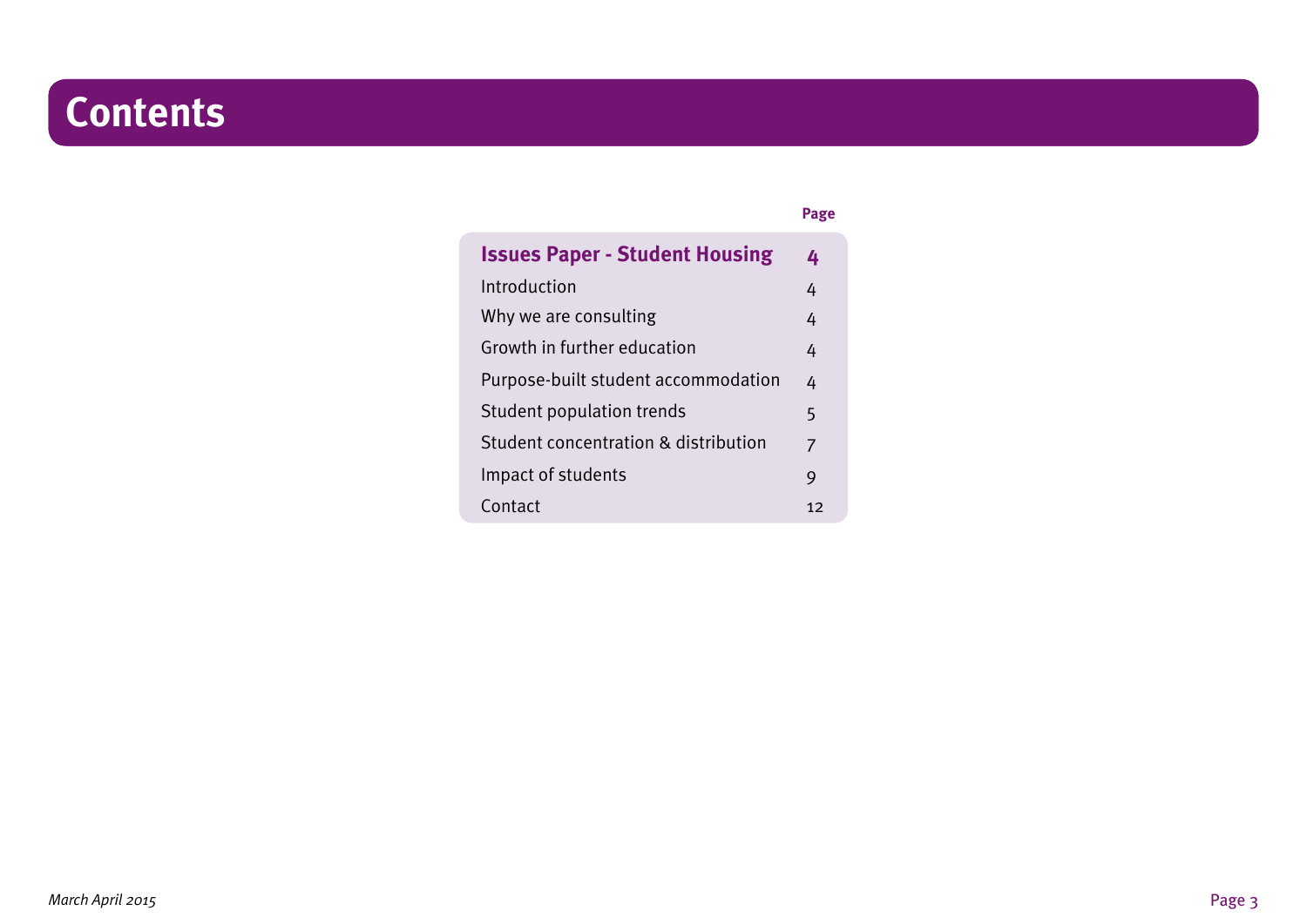## **Introduction**

This issues paper presents background research on student housing. It asks for your views to inform a revision in how the Council manages the housing requirements of the city's growing number of students. It specifically asks about the support given to:

- *the growth of learning in the city,* •
- *meeting needs through purpose-built student accommodation; and* •
- *how this accommodation is distributed across the city.* •

## **Why we are consulting**

The Council's Student Housing Guidance is being reviewed to take on board the growth in the number of students in the city. This issues paper presents background research and asks for your views to inform the preparation of revised draft Student Housing Guidance for consultation on purpose-built student housing within the city.

## **Growth in further education**

Edinburgh's universities and colleges, and the students that attend them, play a major part in the economy and life of the city. The Council supports the growth of learning and higher education in the city and recognises higher education as one of the key sectors in contributing to the strength of Edinburgh's economy.

#### **Question 1:**

Do you feel that the Council should continue to support the growth of further and higher education in Edinburgh?

Please provide a reason for your answer

## **Purpose-built student accommodation**

A relatively small proportion of students live at home with the remainder living in either purposebuilt student accommodation or private rented houses and flats. Those students choosing private tenancies tend to prefer shared tenancies in large flats in the more central tenement areas of the city. This can lead to the loss of family housing, a high turnover of population, properties left vacant for long periods over the summer and, as a result, a less stable community.

The Council prefers that student needs are met as far as possible in purpose-built schemes. It is a different type of accommodation to general housing as it always has an element of care provided and the accommodation is actively managed. Some are run by private companies and others managed either directly or on behalf of the universities. Design and layout can vary with some providing individual rooms with en-suite facilities and common kitchen and living areas and others provide a more typical residential layout. Provision can take place at higher densities as it requires less car parking and open space. Provision lowers the amount of family housing taken up by students and reduces the impact on communities.

At the moment the Council supports purpose-built student accommodation where:

- a) *The location is appropriate in terms of access to public transport and university and college facilities; and*
- b) *The proposal will not result in an excessive concentration of student accommodation in any one locality*

(Student Housing planning guidance 2010)

#### **Question 2:**

Do you feel that the Council should continue to support the development of purpose-built student housing?

Please provide a reason for your answer.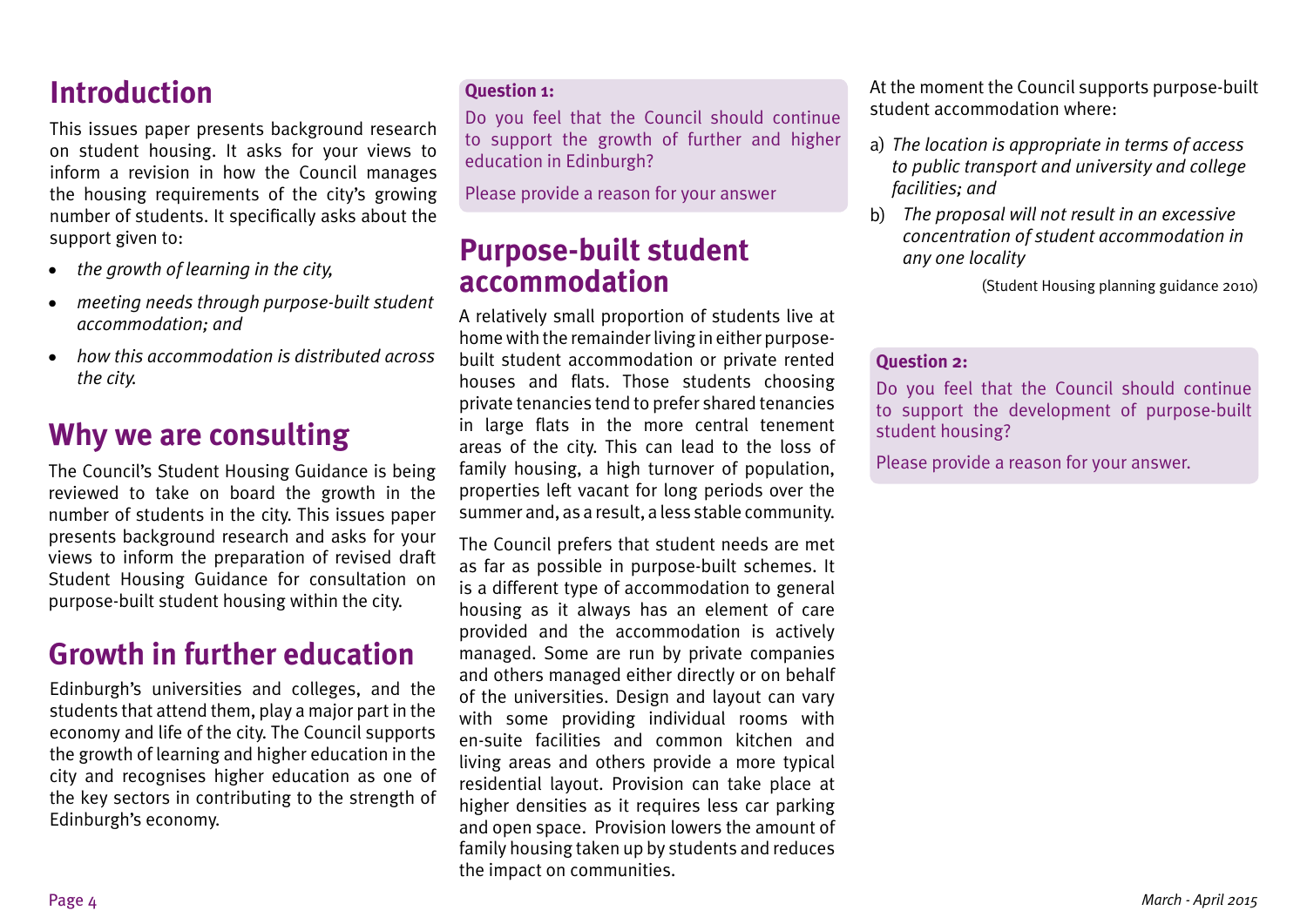## **Student population trends**

The number of full time students at the University of Edinburgh, Edinburgh Napier University and Heriot-Watt University has increased by 26.4% from 34,615 in 2001/2002 to 43,740 in 2013/2014 (Higher Education Statistics Agency). The number of students in Edinburgh as a percentage of the total population, based on the 2011 census, is  $12.1\%$ 

The total number of students does not automatically translate into demand for purposebuilt accommodation, as a large majority of students either choose to stay at home, live in privately rented shared accommodation or are owner occupiers. This, and the relative lack of purpose-built student accommodation, has led to the historic tendency for students to gravitate towards the general housing stock, which continue to fuel the demand for Houses in Multiple Occupation licences (HMOs).

Future trends in student numbers are difficult to project. There are a number of factors that could influence this, including the economy, tuition fees, online learning, and overall university funding. Given the number of uncertainties, it is not possible to estimate the demand for purpose-built student accommodation. Nevertheless, as universities are required to provide accommodation to all first year students, there is a 'need'.

Map 1 shows the distribution of operational student accommodation in the city centre. To date, a total of 13,049 bedspaces are currently being supplied in new private and university provided purpose-built student accommodation. A further 6,183 bedspaces are proposed, have planning permission or are under construction. Therefore, at present, only 29.8% ofthe total student population is being housed in purpose-built accommodation. If all of the live permissions are implemented, this figure could increase to  $44\%$ .

Current student population in each accommodation type



*Graph based on 2011 census data for total student population.*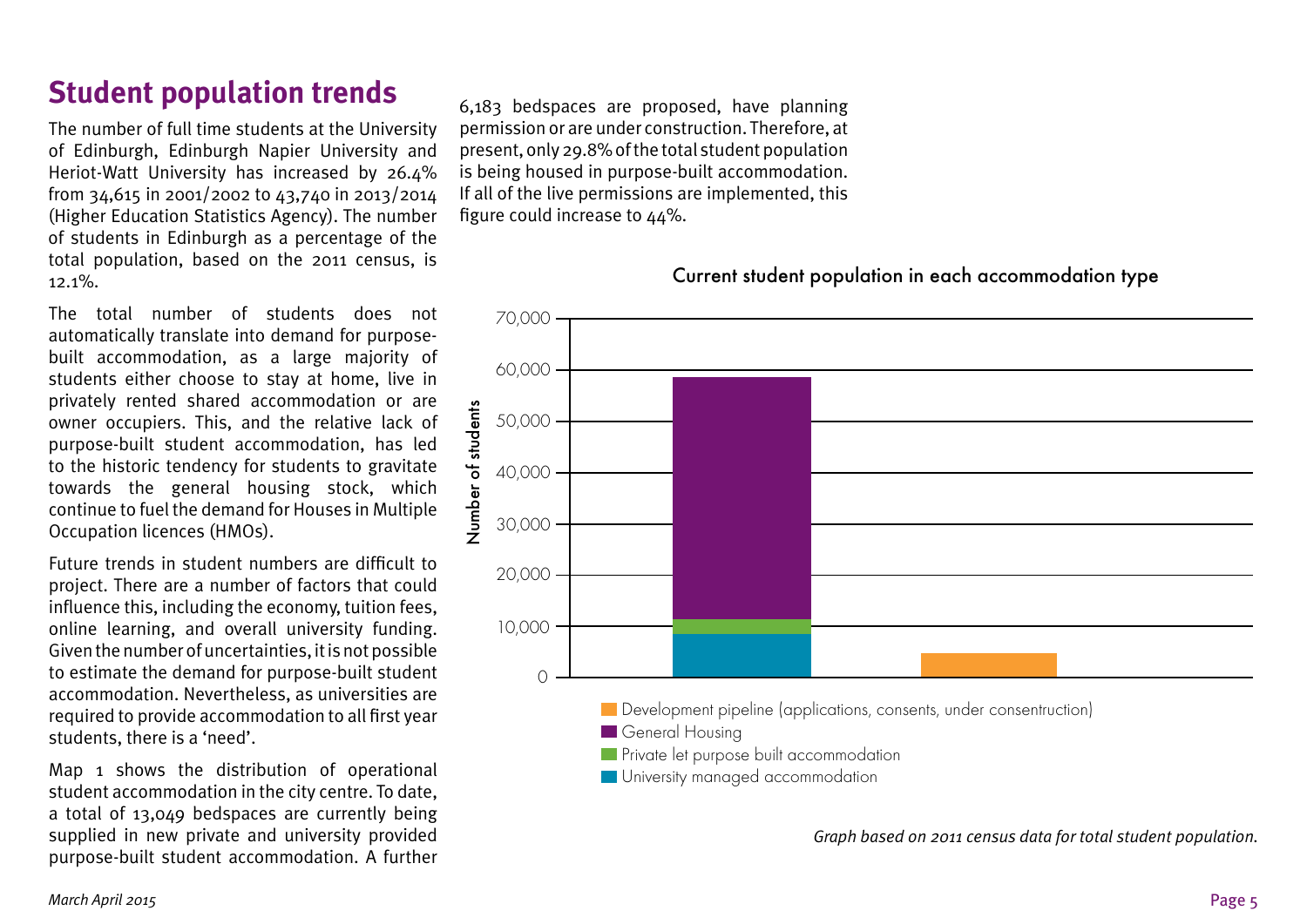

*Map 1: Operational student accommodation.*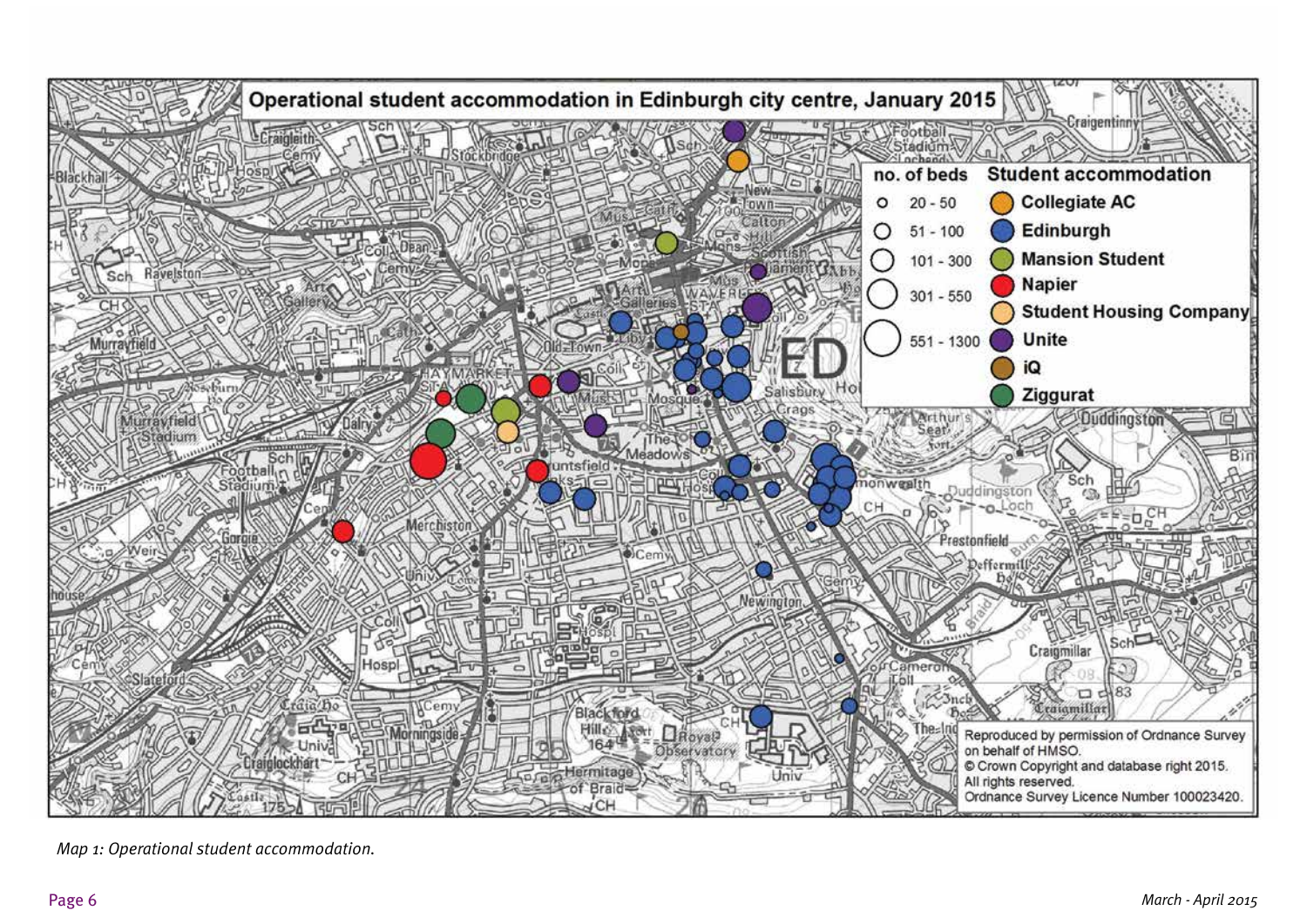## **Student concentration and distribution**

As 'demand' and 'need' for purpose-built accommodation are difficult to quantify, the Council's approach to date has been to consider whether there is an issue of student concentration in particular locations. Since 2001, there has been a noticeable increase in concentration of students living in and around the city centre and expansion into Leith and along western arterial routes. These changes reflect the overall increase in number of students and HMO licences, the opening of Edinburgh Napier University's Sighthill campus and the development of new purpose-built accommodation in Fountainbridge and Leith. The majority of students housed in the more recent purpose-built accommodation developments, assessed using the 2010 guideline, are not included in the 2011 census records.

The most densely concentrated areas are in the city centre, located within walking distance of the George Square campus. Map 2a uses the 2001 census data to show full time students (ages 16+) as a percentage of the total population. These are split into data zones which are fixed small areas, created from census output areas. Map 2b presents the 2011 census data.

Since 2010 when the guideline was approved, there have been 30 student housing applications granted or minded to grant, totalling 7,338 beds. Two applications were refused by the Council on the grounds of over-concentration – Lutton Court and Calton Road. The application at Lutton Court has since been allowed at appeal (although



*Map 2a: Student concentration by data zone using 2001 census data.*



*Map 2b: Student concentration by data zone using 2011 census data.*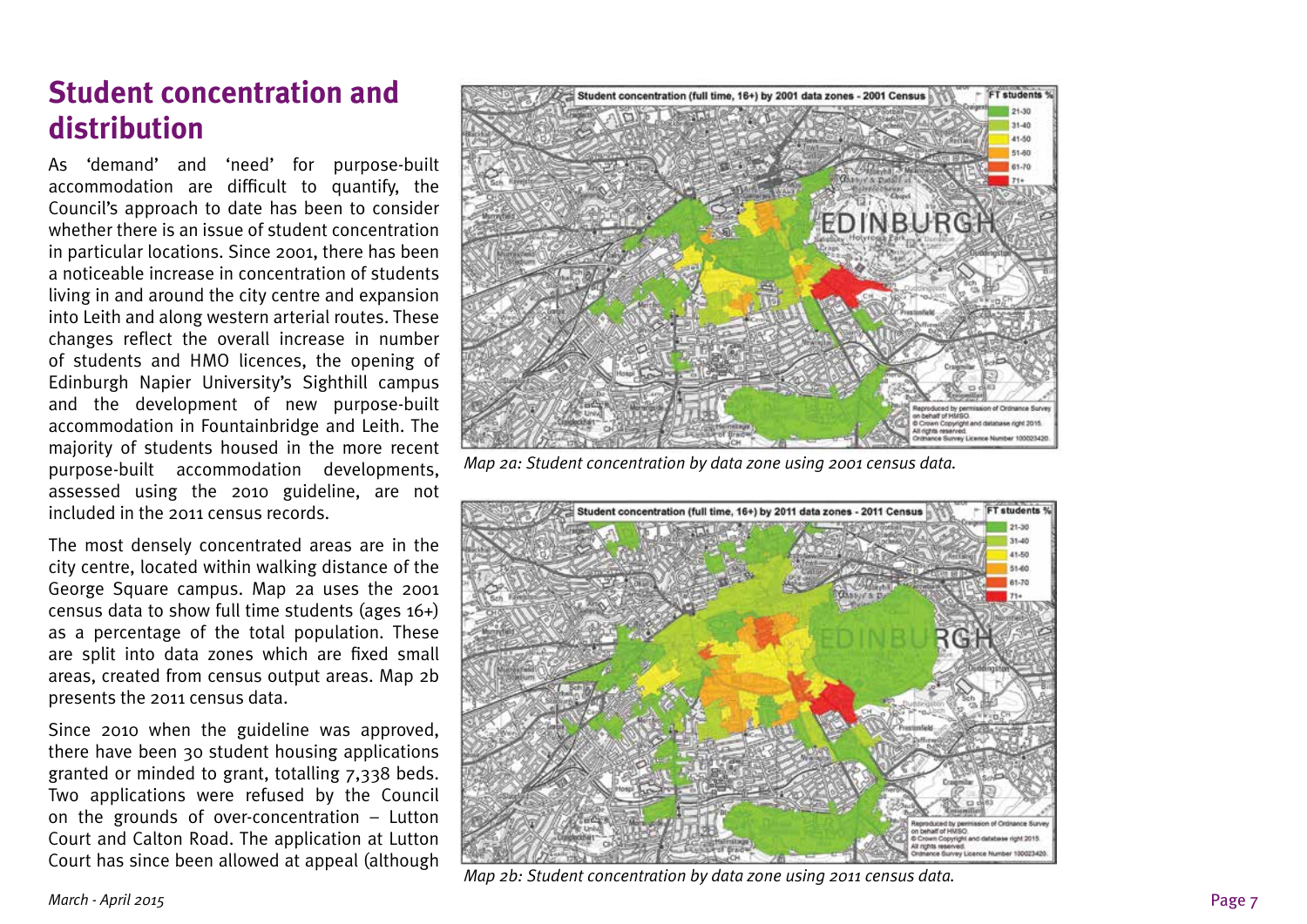currently subject to a legal challenge). The Reporter considered its location as adjacent to a campus and concluded that the proposal would not result in an excessive concentration.

Map 3 shows the distribution of city centre developments assessed using the 2010 guideline. The guideline has been effective in directing development to campuses, whilst supporting it in more peripheral but accessible locations, such as Gorgie/Dalry and Abbeyhill. By consistently applying a numerical approach, which requires the inclusion of information relating to general housing and student bedspaces, it has enabled a large proportion of general housing to be secured on some of the larger sites, like Fountainbridge. In doing so, it has acted as a tool in promoting balanced and mixed communities. Map 3 suggests that the Fountainbridge data zones exceed the 30% threshold - this is because, whilst some of the student development is now complete, much of the residential development is yet to be fully implemented.

#### **Question 3:**

Should the revised guidance identify preferred sites for purpose-built student accommodation?

Please provide a reason for your answer.



*Map 3: Student housing developments by number of beds and planning status since August 2010.*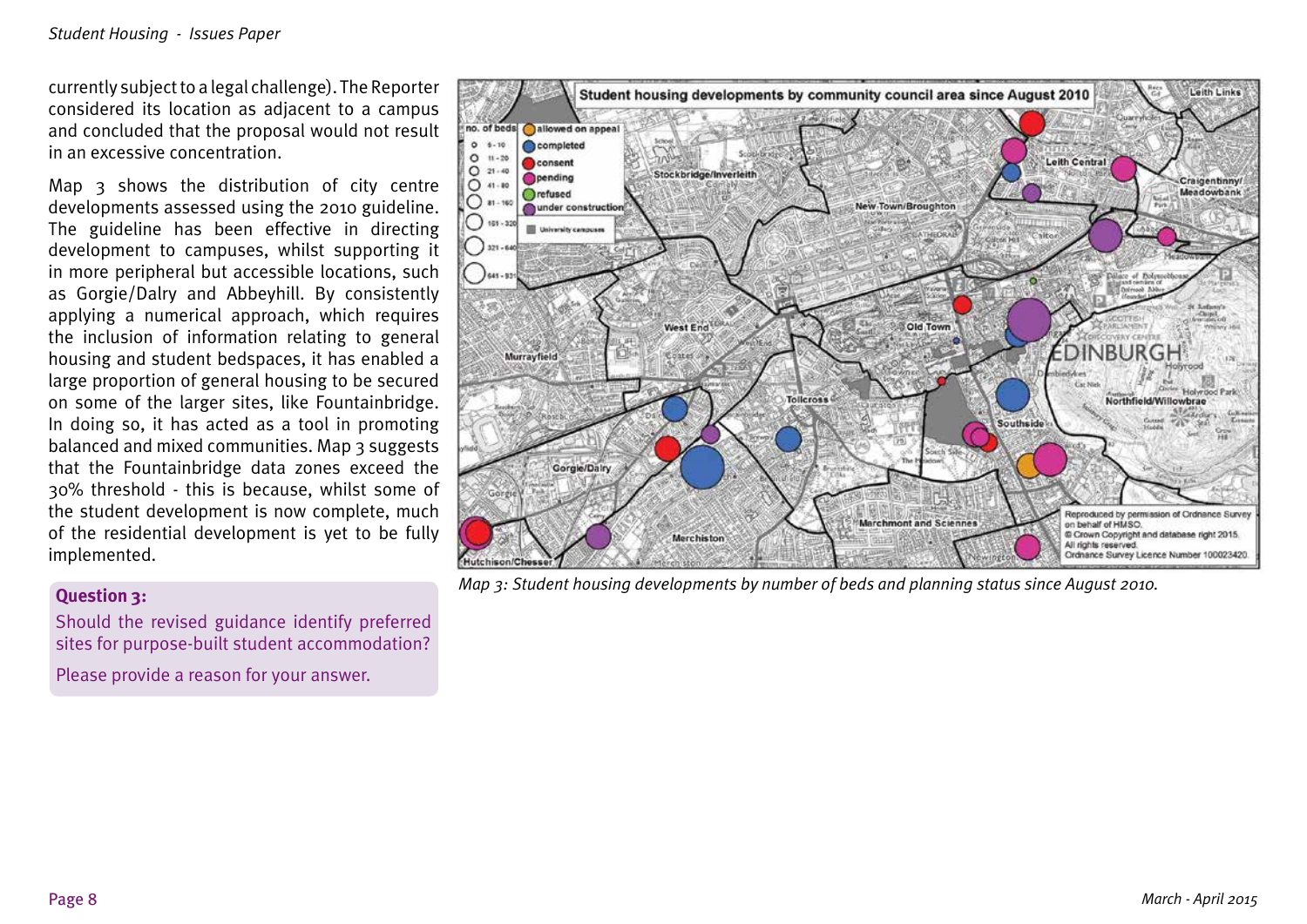## **Impact of students**

Despite the often negative perceptions of students, there are many positive factors allied to this group. According to a report prepared by the Council's Economic Development Service (2010), students at the main universities in Edinburgh have an estimated expenditure of up to £372.4million and provide the labour market with an estimated 20,307 extra employees. Having a larger proportion of the student population living away from home yields greater added value to the economy of the city. In 2008, 15.8% of students in Edinburgh lived at home, compared to a median of 30.5% for the 62 UK university cities.

Therefore, it is recognised that there is a need for more student housing and, as stated in the existing guidance, it is preferable that student needs are met as far as possible in purpose-built managed schemes. This is because such developments can help:

- *reduce the need for further conversion and use of family housing stock, although it is important to note that HMOs do provide for a range of housing needs, not solely for students;*
- *create sustainable locations for student housing which reduce the need for travel where students are located on or adjoining campuses or close to local services and shops; and* •
- *provide a stock of well-managed and secure environments, which minimise the impact on amenity for other households in the neighbourhood. The table below shows that since 2010, there have been a negligible number of noise complaints received by the Council.* •

| 2010 | 16 complaints about 7 purpose-built student properties (10,522 total complaints)           |
|------|--------------------------------------------------------------------------------------------|
| 2011 | 22 complaints about 8 purpose-built student properties (10,935 total complaints)           |
| 2012 | 7 complaints about 7 purpose-built student properties<br>(10,589 total complaints)         |
| 2013 | 4 complaints about 4 purpose-built student properties<br>$(9,648 \text{ total complaint})$ |

#### **Question 4:**

Should student 'needs' be met as far as possible in well managed purpose-built student accommodation?

Please provide a reason for your answer.

#### **Question 5:**

Do you believe that purpose-built student accommodation is affordable for students and/ or helps address the overall need for places for students to live? If not, do you think the Council should consider revising its approach to try and ensure that student accommodation is more affordable?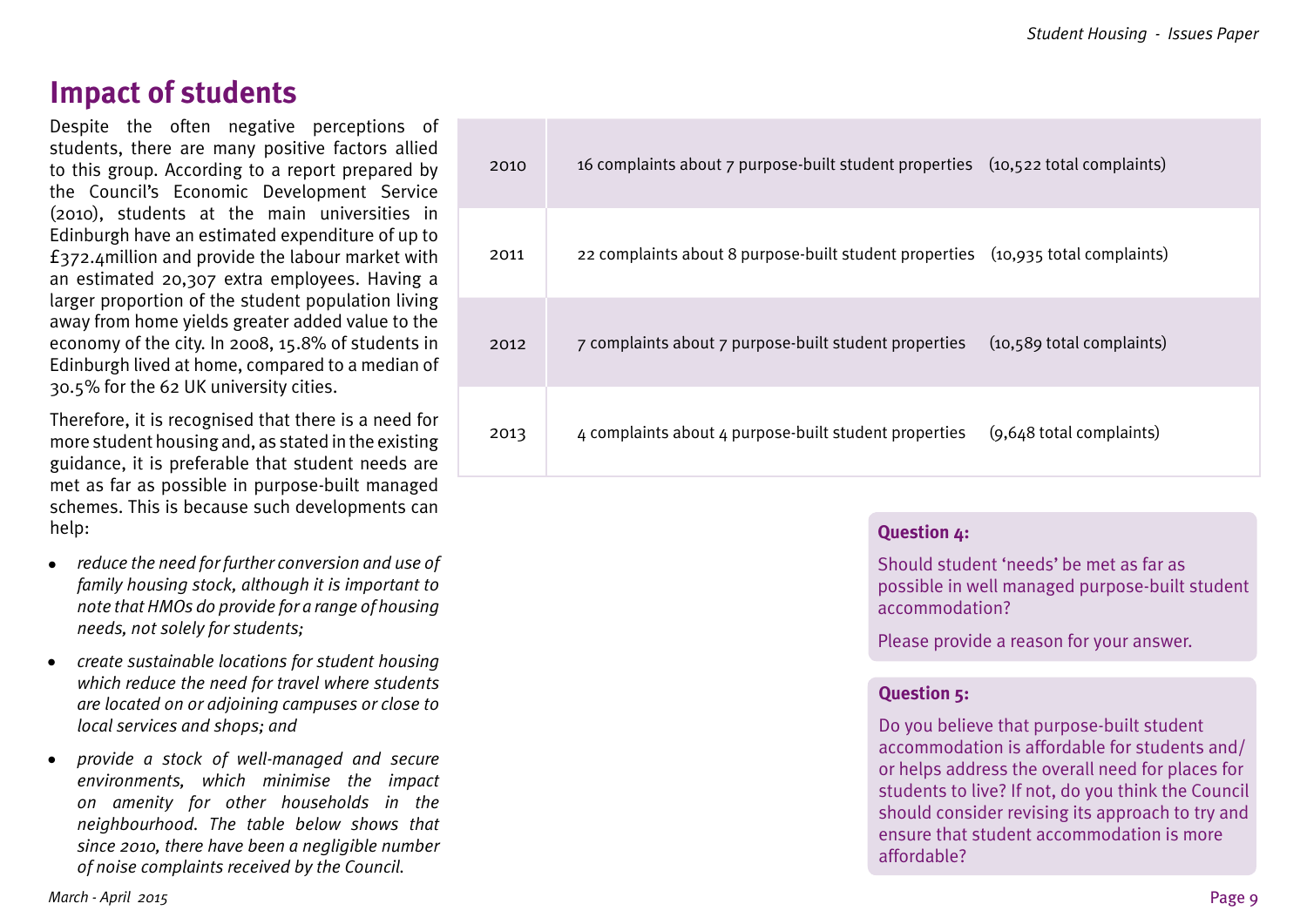The criteria in ECLP Policy Hou 10 and LDP Policy Hou 8 are currently being applied to proposals for student housing using the locational guidance set out in the existing guidance and a percentage threshold of 30% outwith University campus locations.

The current guidance requires proposals to be accompanied by a planning statement justifying the suitability of the location for purpose-built student housing. Such statements are required to use the Council's concentration calculation table (Table 1). The Council holds the following information, which is required to complete the table:

- *Population figures for each data zone\**  •
- *A schedule of planning applications for student accommodation and general housing development. This includes information on their status (i.e. proposal of application notice, pending consideration, granted, minded to grant) and if permission has been implemented.*  •
- *Housing Land Audit includes housing sites under construction and completed and sites in the adopted local plans.* •

### **Question 6:**

Should we continue to use a 30% threshold or introduce different thresholds to reflect the roles of different areas?

Please provide a reason for your answer.

#### **Student Housing Concentration**

|                                                                                                                        | <b>Data Zone</b> |                                    |  |  |
|------------------------------------------------------------------------------------------------------------------------|------------------|------------------------------------|--|--|
| 2011 total Census population for the Data Zone*                                                                        |                  |                                    |  |  |
| 2011 Student Census population for the Data Zone*                                                                      |                  |                                    |  |  |
| 2011 Student Census population as a percentage of total population (%)                                                 |                  |                                    |  |  |
| Number of additional student bed spaces completed after 2011 **                                                        | 0.00             |                                    |  |  |
| Number of additional student bed spaces in the pipeline after 2011 ***                                                 | 0.00             |                                    |  |  |
| Number of additional general housing units completed after 2011 **                                                     | 0.00             |                                    |  |  |
| Number of additional general housing units in the pipline after 2011 ***                                               | 0.00             |                                    |  |  |
| Local household size for each Data Zone *                                                                              |                  |                                    |  |  |
| Total number of additional projected general housing occupants                                                         | 0.00             |                                    |  |  |
| Total number of additional general housing occupants after 2011                                                        | 0.00             |                                    |  |  |
| Total number of additional student bed spaces in the Data Zone after 2001                                              | 0.00             |                                    |  |  |
| Proposed number of student bed spaces****                                                                              |                  |                                    |  |  |
| Overall total student population in the Data Zone since 2001 plus proposed<br>number                                   | 0.00             | Table 1:                           |  |  |
| Overall total student and general housing population since 2001                                                        | 0.00             | <b>Student</b>                     |  |  |
| Total proposed student population as a percentage of the overall total population<br>(student and general housing) (%) |                  | concentration<br>calculation table |  |  |

\*Information obtained from Table 1

\*\*Figure calculated from development which has now been completed since 2011

\*\*\*Figure calculated from development which is still under construction, pending determination or the preapplication process since 2011 and includes Local Plan Allocations for Housing

\*\*\*\* Number of student bed spaces being proposed by the applicant

Formulas inserted into the cells

### **Question 7:**

On larger sites, should the Council be requiring a proportion of general housing as part of the proposed development?

Please provide a reason for your answer.

*\* The 2011 census data showing 16+ full-time students as a percentage of the total population should be used as a starting point in the assessment. As 17 year olds comprised 10.7% or 1,150 of the new intake for all Edinburgh universities in 2012, data for 16-24 is used in the assessment calculation.*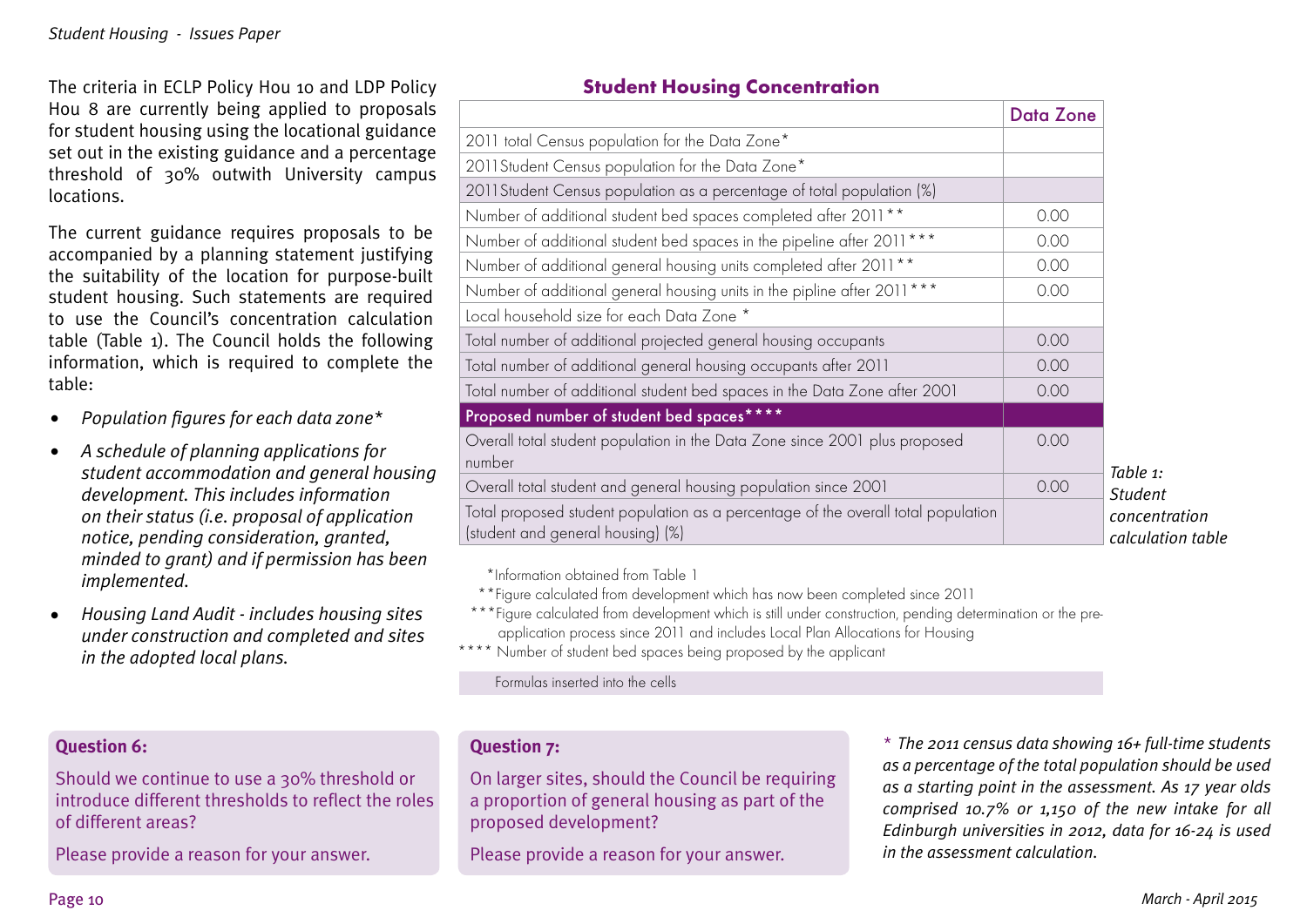This consultation exercise aims to be inclusive of relevant interests and to support a better understanding of the issues relating to the development of student housing in the city.

#### **Question 8:**

Do you agree with the numerical methodology currently being used to calculate student concentration?

Please provide a reason for your answer.

#### **Question 9:**

Are there other issues, which revised planning guidance should address?

Please provide a reason for your answer.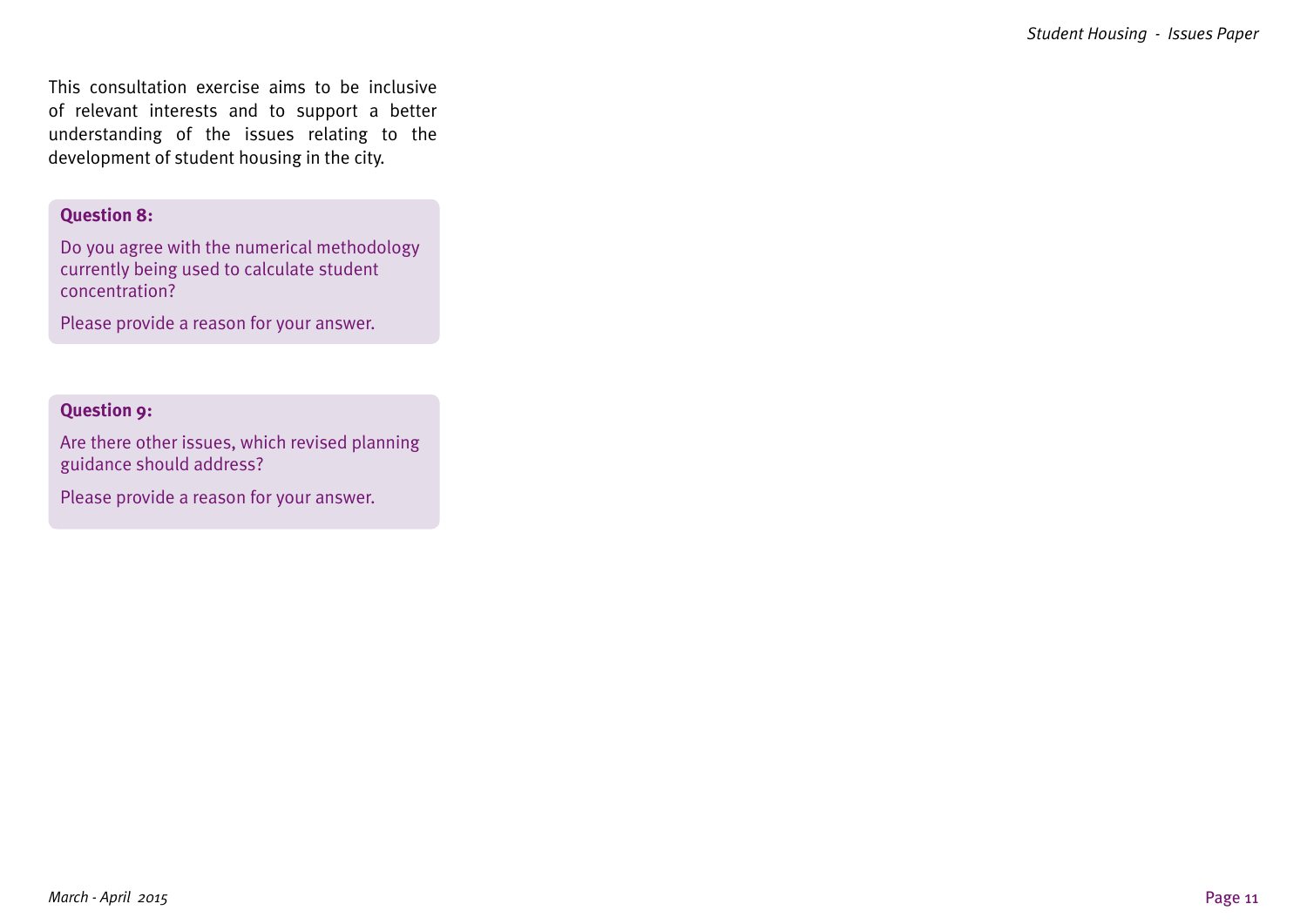## **Further Information**

can be found at

*https://consultationhub.edinburgh.gov.uk/sfc/ studenthousing*

If you require any further information or clarification after reading this document, please visit our website at

*www.edinburgh.gov.uk/planning* 

or contact the Planning Helpdesk on 0131 529 3571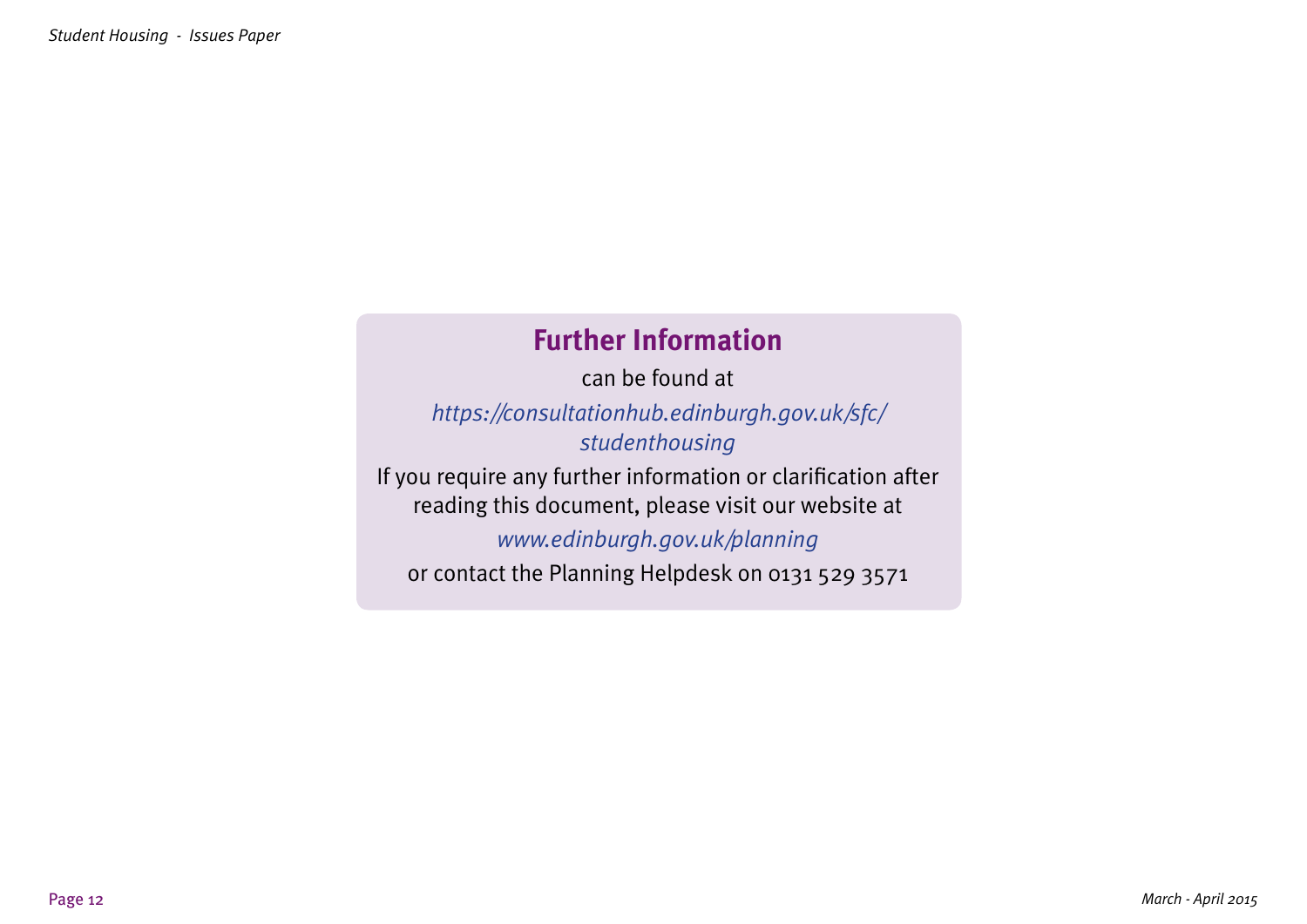## **Want to give us your feedback?**

| What did you use this document to do?<br>$\mathbf{1}$                                               |                        |                                                                                                                                                                             |  |  |  |  |
|-----------------------------------------------------------------------------------------------------|------------------------|-----------------------------------------------------------------------------------------------------------------------------------------------------------------------------|--|--|--|--|
| Comment on an application<br>Other (please use box to specify)<br>Prepare an application submission |                        |                                                                                                                                                                             |  |  |  |  |
| Please give any further details (if appropriate):                                                   |                        |                                                                                                                                                                             |  |  |  |  |
| How easy to understand was this document?<br>$\mathbf{2}$                                           |                        |                                                                                                                                                                             |  |  |  |  |
| Very easy                                                                                           | Fairly easy            | Fairly difficult<br>Very difficult<br>Don't know                                                                                                                            |  |  |  |  |
| Please give details:                                                                                |                        |                                                                                                                                                                             |  |  |  |  |
| How did you access this document?<br>$\mathbf{3}$                                                   |                        |                                                                                                                                                                             |  |  |  |  |
| Paper copy                                                                                          | Online copy            | Both paper and online                                                                                                                                                       |  |  |  |  |
| Which of these best describes you? (Please only choose one option)<br>4                             |                        |                                                                                                                                                                             |  |  |  |  |
| Member of the public                                                                                | <b>Community Group</b> | Planning consultant / Architect<br>Operator                                                                                                                                 |  |  |  |  |
| If posting, use this address to avoid the need for a stamp:                                         |                        | <b>Development Planning</b><br>FREEPOST RSJS - UBAT - GHYL<br><b>Mailpoint G3</b><br>City of Edinburgh Council, Waverley Court, 4 East Market Street,<br>Edinburgh, EH8 8BG |  |  |  |  |

 $\gamma$